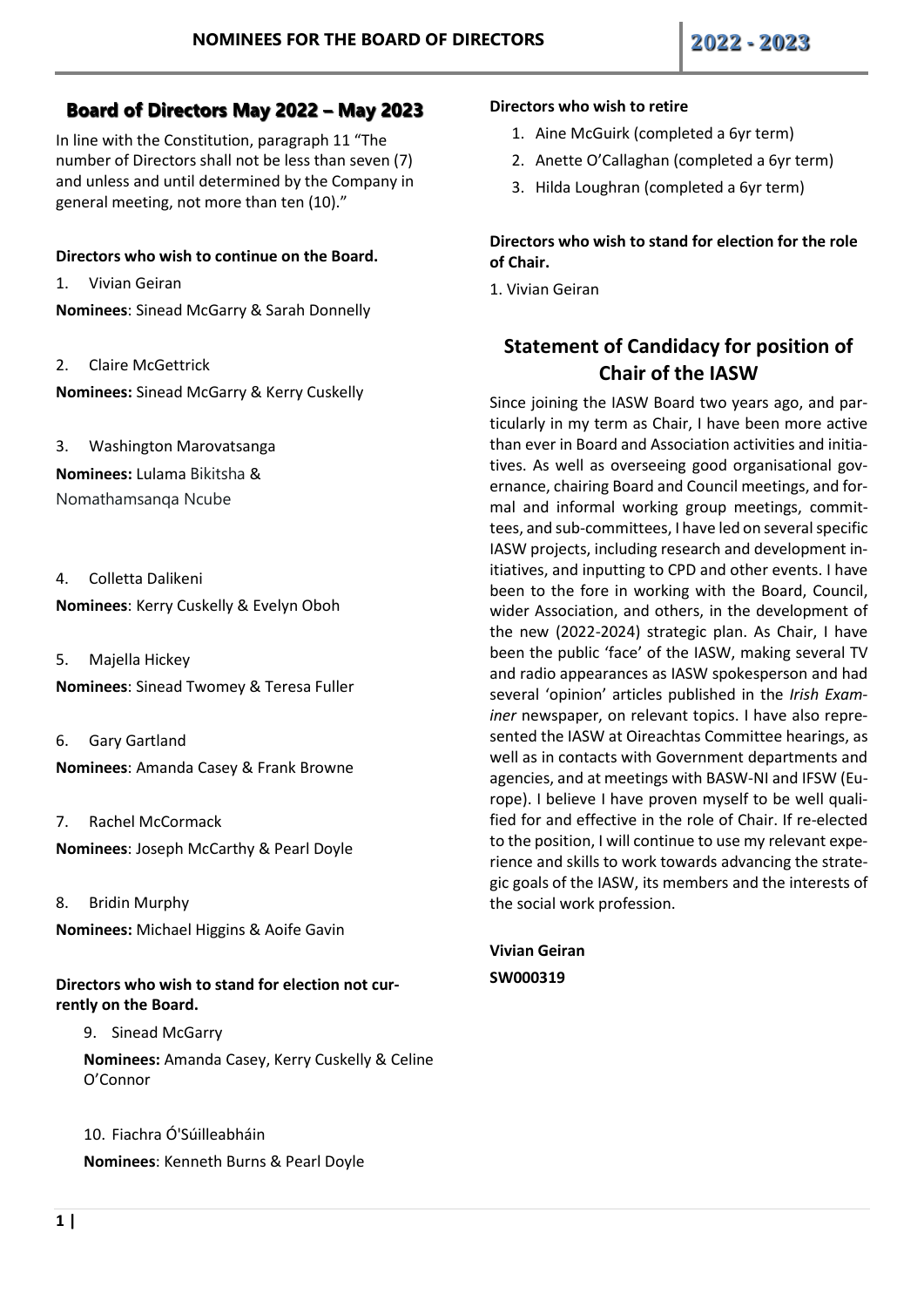#### **VIVIAN GEIRAN**

## **Position: Director of the Board**

An IASW Board member since 2020, I was previously the Director of the Irish Probation Service and have many years' experiences of senior leadership and practice development in criminal justice social work, nationally and internationally. I am now an Adjunct Assistant Professor in the School of Social Work and Social Policy at TCD. A longstanding member of IASW, I have contributed to the Association in various ways, including on the *Irish Social Worker* journal committee, and presenting at IASW conferences. Over the past year, I have filled the role of Chair of the Board and all that involves. I am a registered social worker and have championed the social work profession throughout my thirty-three years in Probation. This included introducing a requirement for new Probation Officers to be CORU-registered and leading on the Probation Service role as a key organisational sponsor of the World Social Work Conference 2018. If re-elected, I will continue to support the IASW's work in every way I can.

## **DR. COLLETTA DALIKENI**

#### **Position: Director of the Board**

I have been a member of the IASW for the past 10 years and a Board member for the past 3 years During my time as an IASW member I participated in the Migration and Research Special interest groups. I have also been a member of the Irish Social Worker editorial committee. In recent times I lead the development of the anti-racism strategy by the Antiracism Advisory group. Over the past 3 years which I have been on the IASW Board I have thoroughly enjoyed contributing to the development of the social work profession and hope I will be able to continue to do so. Given the changing demographic profile in Ireland and within the social work profession, I can contribute to development of intercultural and culturally sensitive social work which I believe is much needed within our profession. If re-elected I would like to dedicate my time to supporting the implementation of the Anti-Racism Strategy. This is an initiative which social work colleagues are very excited about given that it is the first time we are addressing issues pertaining to racism in the profession. I would also like to strengthen the IASW's network with the Irish Network Against Racism and other organisations working in the area of Racism and Interculturalism. I am also committed to

continuing as a member of the Social Work Journal committee and to supporting the implementation of the membership strategy.

## **MAJELLA HICKEY**

#### **Position: Director of the Board**

My name is Majella Hickey and I qualified with an MSW in Social Work from UCC in 2008.

I have been a member of the board of Directors with IASW since May 2018. During that period, I have committed to promoting practitioner-based research in Ireland through my role as Chair of the Journal Committee. I am also involved in the marketing and membership strategy committee and a working group set up in response to the 'Mother and Baby Homes Commission of Investigation Report'.

My current role as an Occupational Social Worker with the Irish Defence Forces has afforded me the opportunity to join the newly created International Federation of Social Workers (IFSW) Occupational Social Workers group in 2021. This group was established to share practice knowledge and experience with social workers from all over the world. In 2015 -2016 I was treasurer of the Social Workers in Probation Special Interest Group. The opportunity to work with a diverse range of committees and groups within IASW has helped to gain insight into practice and policy issues.

I am interested in continuing my position of director. I care about advancing the knowledge base of social work, the standards of our profession and in the power of advocacy. I would be honoured to continue serving as a director of the board of IASW and if re-elected, I will bring experience, passion, and knowledge to the role.

## **GARY GARTLAND**

## **Position: Commercial Director of the Board**

I am a retired Senior Military Officer with over 35 years of leadership and managerial experience within a large-scale organisation. I have a master's in leadership management and Defence Studies and was the Personnel Support Services (PSS) Coordinator for the Irish Air Corps for over 20 years. The PSS is a confidential information, education, support, and referral service designed to give Defence Forces personnel access to information and services. This provided me with first-hand knowledge and experience dealing with serving members and their families providing a range of services from psychosocial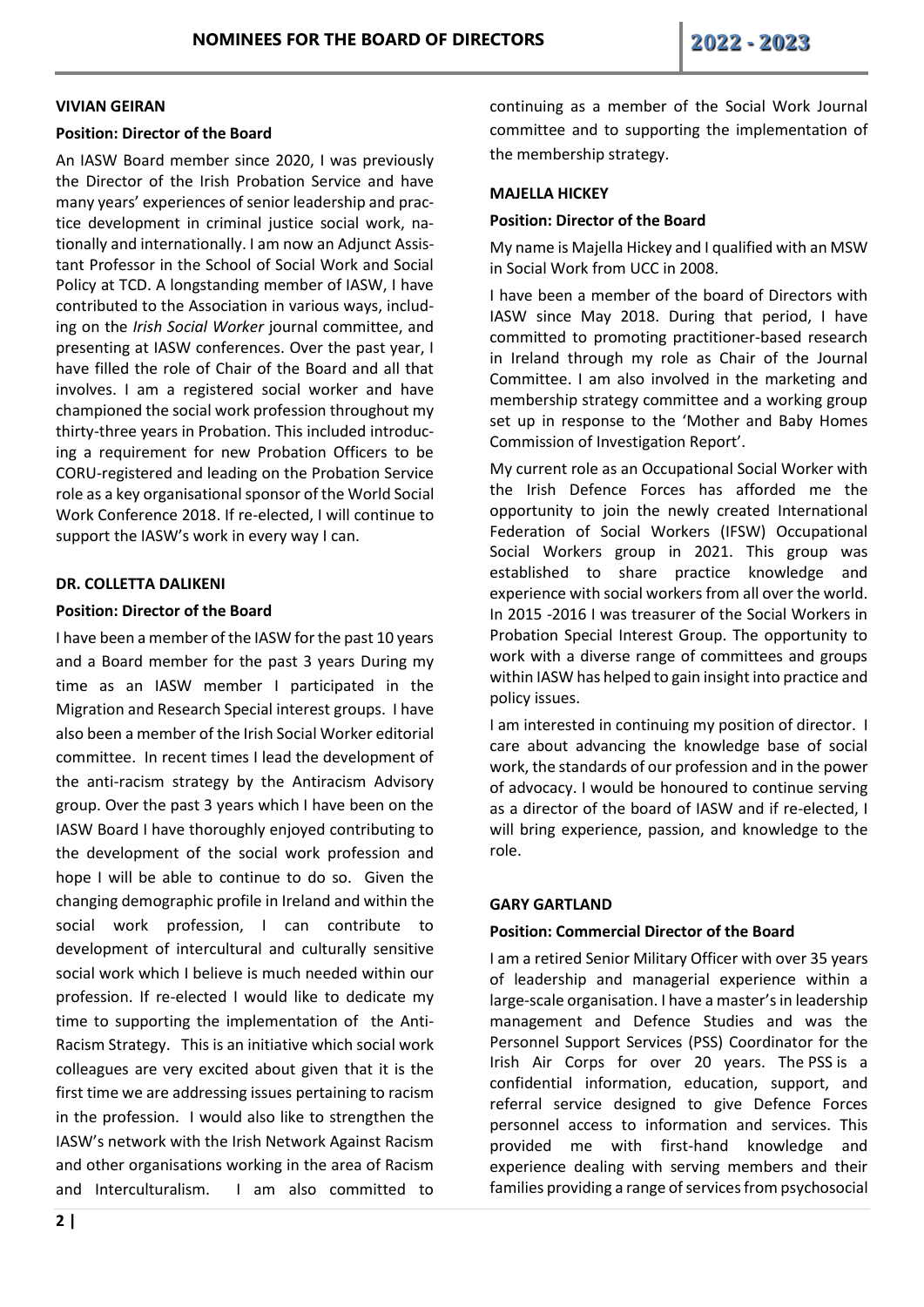support to practical advice and information on issues such as family and relationships, coping with deployments, health concerns including alcohol and mental health, work, and financial problems. I am currently working as the Procurement Manager for the Rehab group.

I am aware of the challenges that currently face the IASW and the need to engage with social workers and the government to address areas of concern. If elected, I will actively support the Board in the continued development of social workers and assist in raising the profile of the valuable role social workers make in promoting well-being of service users.

## **RACHEL MCCORMACK**

## **Position: Director of the Board**

My name is Rachel McCormack. I qualified with an MSW from UCC in 2005. I have been a member of the IASW since 2005. I am founding member (2005) of the Southern Branch SIG which continues to date. I am also founding member of the National Child Protection Biannual Conference (SWCONFUCC), we have successfully organised and hosted 7 conferences to date, I continue to represent the IASW on this organising committee.

I was elected to the BOD in May 2019 and have completed my first year on the Board. I have represented the BOD on the Children's advisory committee to HIQA. I am also involved in other projects within the association and hope to continue the board for the year 2020-21.

I have been employed in Children Protection and Welfare Services (TUSLA) as a both Social Worker and Team leader from (2005- 2015 SW ) & (2016-2019 SWTL). From 2015-2016, I was employed part time in YK Area Based Childhood Programme and part-time in UCC as a tutor and assistant lecturer on the MSW course. I am currently employed by Tusla, within Workforce Development as a Training Development Officer.

I have special interest in the professional development of Social Work Practice and in the progression and protection of the profession. I believe in the need to advocate for the voice and the value of social work and social justice within the societal challenges and changes we face.

#### **BRIDIN MURPHY**

## **Position: Director of the Board**

My name is Bridin Murphy, and I am running for the board of Directors with IASW. I am due to graduate with a master's in social work from University College Dublin in June 2020.

I am an elected representative in Co. Wexford, this has given me direct exposure to how political decisions directly affect the provision of quality social work services. I am chair of the Co. Wexford mental health committee which brings the shareholders of all relevant mental health services together to discuss how these services can collaborate and support each other. I am also on the board of the Healthy Wexford Committee, which seeks to explore how the local authority can assist in creating a healthy county.

I am interested in the position of director as I am passionate about representing the interests of both student and newly qualified social workers. I would be honoured to serve as a director on the board and would bring enthusiasm, passion, and experience to the role.

## **CLAIRE MCGETTRICK**

## **Position: Commercial Director of the Board**

I am an Irish Research Council postgraduate scholar at the School of Sociology at University College Dublin. I am also an adopted person and an advocate with two decades of experience campaigning in this area. My research interests focus on adoption, 'historical' abuses, and related injustices in twentieth-century Ireland. I am co-founder of JFM Research and Adoption Rights Alliance (ARA), and co-director of the multiaward winning Clann Project. As Ireland begins to address the legacy of closed, secret adoption and forced family separation, the IASW has an opportunity to show professional leadership in this area and actively support its members in challenging social injustices and upholding human rights. I warmly welcome the opportunity continue to use my personal and professional experience to advise and assist the IASW in its response to the issues arising from the publication of the Report of the Mother and Baby Homes Commission of Investigation.